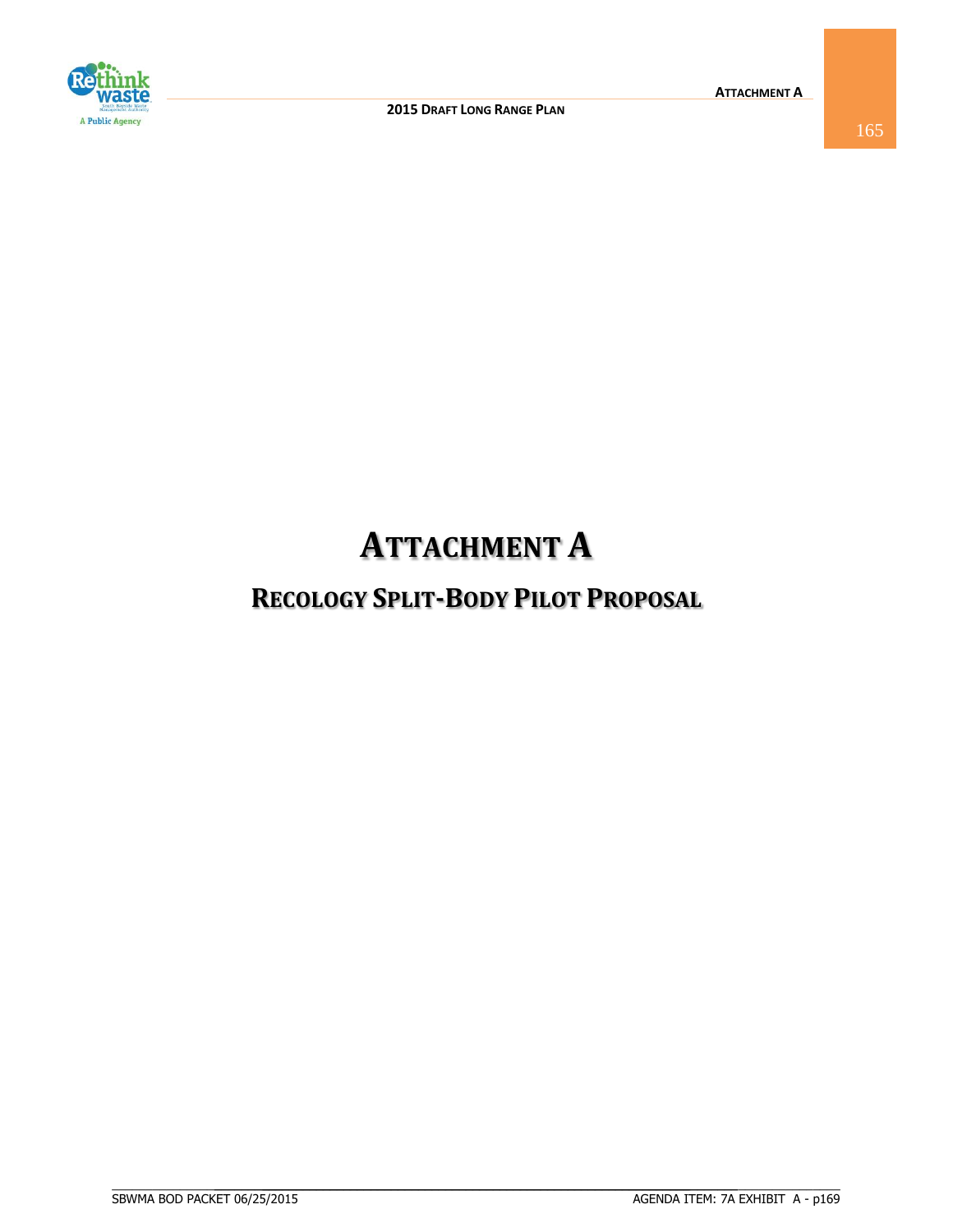Recology San Mateo County Split‐Body Vehicle Pilot Program Proposal February 23, 2015

### **SUMMARY**

In June 2014, the SBWMA introduced to Recology San Mateo County (RSMC) the Long Range Plan (LRP). The concept behind the LRP was to look into new and innovative ideas that could improve diversion and/or stabilize the cost of services in the SBWMA service area. The concept of using Split-Body vehicles to service residential customers for the collection of Municipal Solid Waste (MSW) and Recycling was introduced. In December of 2014, RSMC completed a preliminary case study that we believe warrants a full scale pilot program to more extensively measure the potential benefits and drawbacks of using Split-Body collection vehicles. To that end, an eight week pilot program to test these vehicles is being presented. Two-four week tests would be conducted over the eight week pilot program. In each four week test period, four Single‐Body Single‐Family Dwelling (SFD) routes (two recycle and two MSW) would be converted to three Split‐Body routes, each route collecting both Recycling and MSW.

Currently, Recology is using Split‐Body vehicles to service residential customers in San Francisco, San Bruno, Vacaville, Vallejo and Gilroy. The potential benefit of using Split‐Body vehicles is that routes become more efficient as total time to service each customer is reduced. The use of Split‐Body vehicles collecting two commodities would reduce the number of vehicles driving down each street on service days from three vehicles to two vehicles, lessen road impacts, and potentially reduce Greenhouse Gas Emissions (GGE) and operational costs. Conversely, there are some potential drawbacks that require a more in depth study. Possible drawbacks include non-optimal payload capacities requiring additional trips to the Shoreway Facility, increased dump times as vehicles will be required to weigh in and weigh out twice per load, and the fact that Split‐Body vehicles may not be suitable for every jurisdiction, which may result in a net zero effect to the current number of routes. Additionally, the conversion to Split‐Body vehicles will change the cost allocations to the Member Agencies as MSW collection times and Recycle collection times will be identical where Split‐Body collection vehicles are used. The cost to perform the pilot program is estimated to be \$71,813. A detail of the costs to complete this pilot program is included in Attachment A.

New Split‐Body vehicles, both semi‐automated and fully‐automated are not currently available to be leased from the manufacturer. Therefore the lease costs noted in Attachment A are lease costs associated with used semi-automated Split-Body vehicles currently in use at other Recology collection companies.

#### **ROUTE CONVERSION**

From September 14, 2015 through November 6, 2015, RSMC is proposing to use four 60/40 Split-Body vehicles (three route vehicles and one spare) to collect both Recycling (60%) and MSW (40%). The three Split-Body collection vehicles would replace four total routes; two Single-Body Recycle and two Single-Body MSW vehicles currently being used in the SBWMA service area. The pilot would cover eight weeks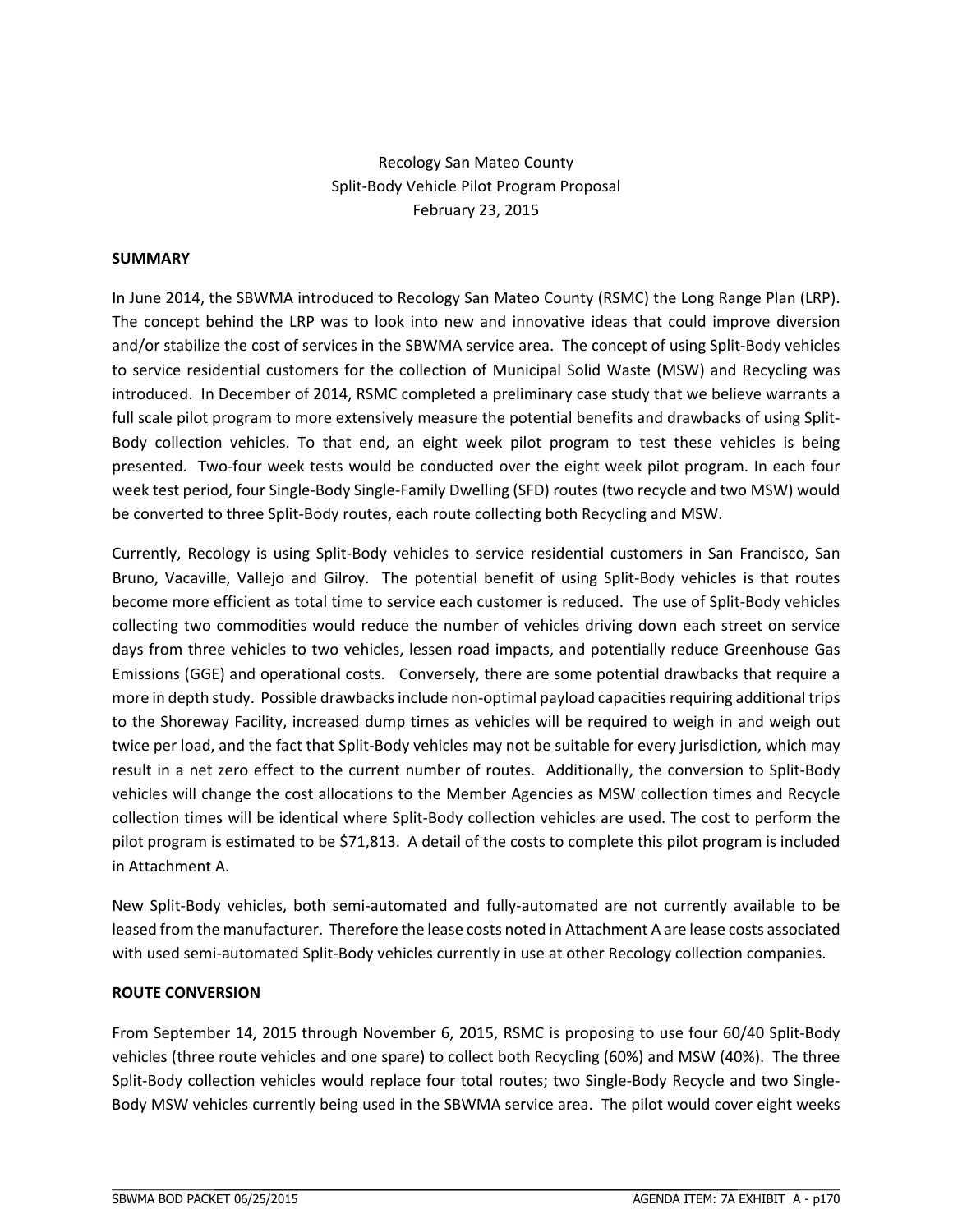over two four week periods. The first four week period, four routes (MSW routes 811 and 813 along with similarly routed recycle routes) servicing the City of Menlo Park would be replaced by three Split‐Body collection vehicles. Approximately 8,330 residents per week, averaging 555 residents or 1110 lifts per route per day would be serviced by the Split‐Body collection vehicle configuration.

The second four week period, four routes (MSW routes 801 and 802 along with similarly routed recycle routes) servicing the City of Burlingame and the County of San Mateo would be replaced by three Split‐ Body collection vehicles. Approximately 7,950 residents per week, averaging 530 residents or 1060 lifts per route per day would be serviced by the Split‐Body collection vehicle configuration.

# **RECORD KEEPING**

As these new vehicles will not be equipped with Routeware, our on board GPS tracking system, and because Routeware is not configured to record multiple collections at the same address, three temporary employees will be hired during the eight week period to ride along in the Split‐Body collection vehicles to document specified data. The data collected would include the number of customers per route, number of set outs by commodity (Recycle and/or MSW), on‐route time, dump time and tons delivered per commodity and by load.

# **CUSTOMER NOTIFICATION**

Customers affected by the route changes described above would need to be notified of the temporary service vehicle change and potential change in collection times. Therefore, in collaboration with the SBWMA, Recology is proposing to notify each customer via the following outreach mediums:

- o Utility bill insert notifying residents of the upcoming pilot. Cost estimates included in Attachment A are for a tri‐fold self‐mailer including postage costs, should the mailings to customers not fall within their billing cycle schedule.
- o Design and production of cart hangers/tags, which would be placed on residential MSW carts of pilot program homes at least one week prior to the start of the pilot program.
- o Robocalls to affected residents one week prior to the pilot program launch and again, one day/evening prior to their service day during the first week of the pilot program.
- o Placards on two sides of each pilot program collection vehicle, describing that the vehicle is picking up recycling and MSW in a co-collection vehicle and that the collected materials are not being mixed in the body of the truck.

As a result of the change in the usual collection time of the effected customers, Recology would also request relief from the Single‐Family Missed Pick‐up Collection Event disincentive included in Attachment I of the Franchise Agreement in the jurisdictions in which the pilot program is being performed. Recology is also requesting relief from all Member Agencies for Liquidated Damages associated with the Average Speed of Answer and 90 Second Hold Time, should call volumes increase significantly due to the Pilot Program.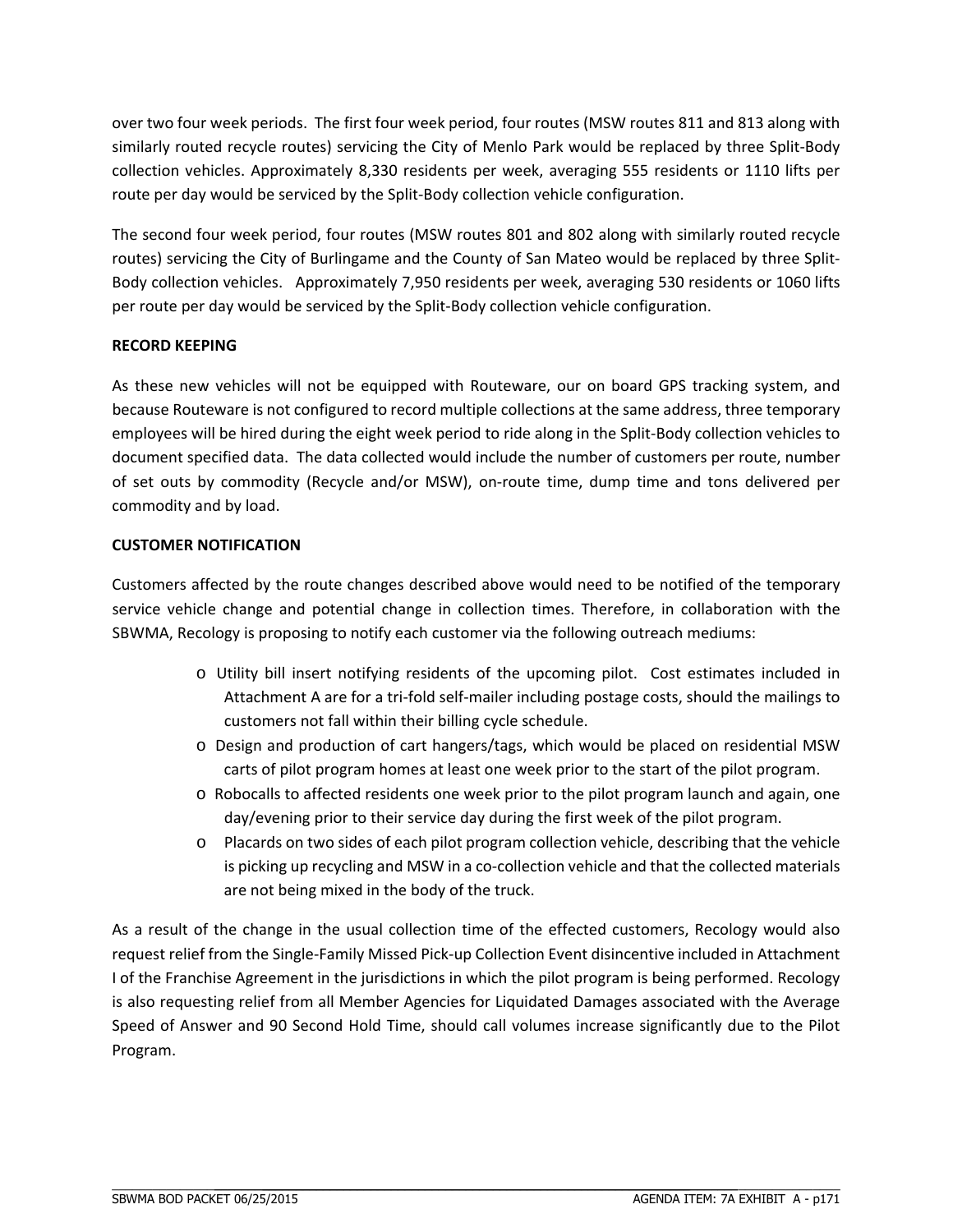#### **RESULTS**

Approximately four weeks after the completion of the eight week pilot program, the results of the program will be delivered to the SBWMA. The results will include Recology's analysis and recommendation on whether to roll‐out Split‐Body vehicles to the entire SBWMA service area or to continue servicing SFD customers in Single‐Body vehicles. The recommendation will also include the anticipated route changes if this program were to be rolled out to all SFD customers. As a reference, a summary of the data collected by the temporary employees during the eight weeks of collection would also be provided.